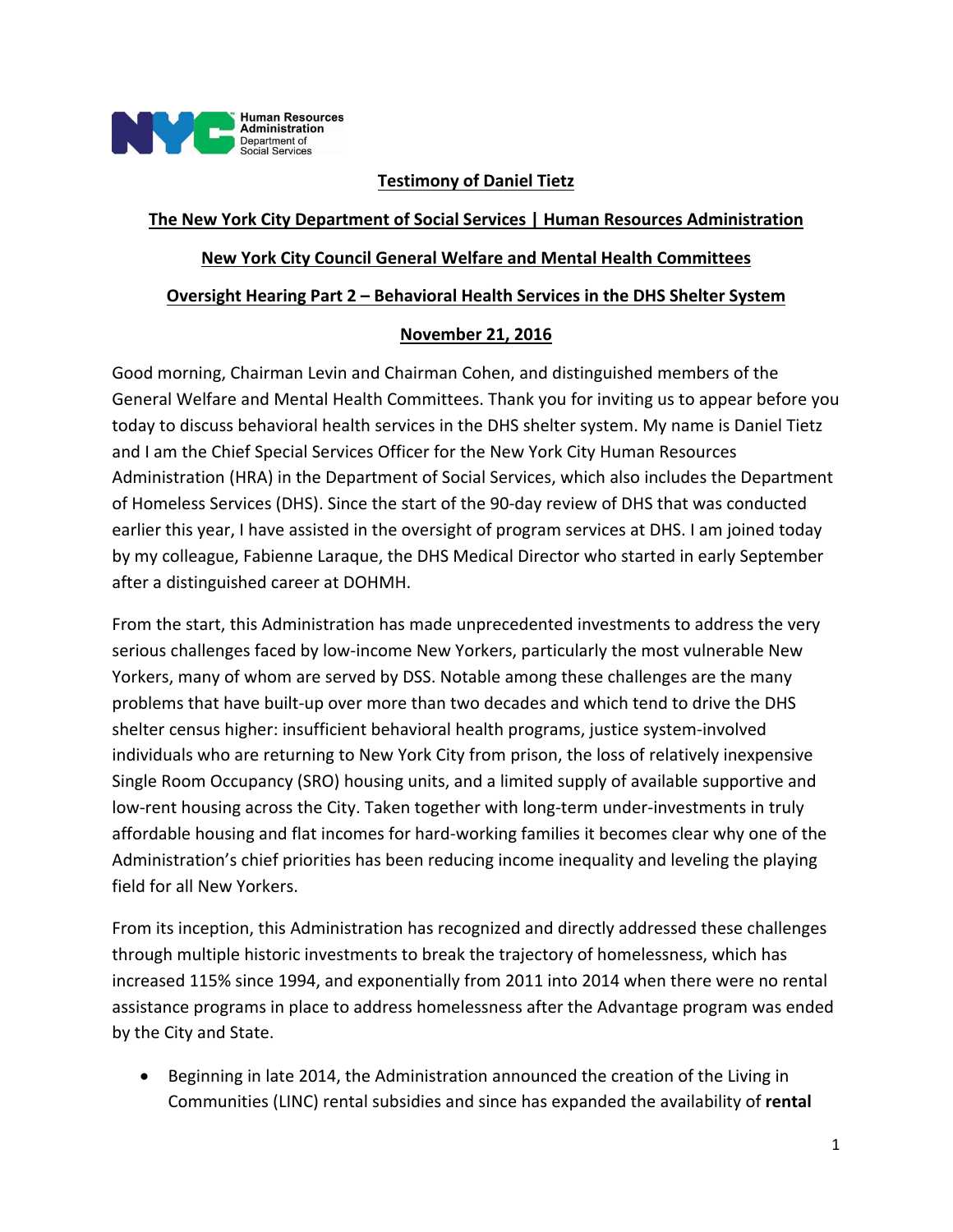**assistance** to support New Yorkers who qualify for assistance in order to remain stably housed.

- In June 2015, the Administration created the **Three‐Quarter Housing Task Force**, bringing together representatives across city agencies to address a long‐ignored problem thereby shining a light on an unregulated segment of the low‐income housing market whose operators prey on New Yorkers in need of services and support as they transition to independence and self‐sufficiency.
- Almost exactly one year ago today, Mayor de Blasio made a historic announcement concerning **Supportive Housing**, investing in 15,000 City‐funded units over the next 15 years with the first 500 to be awarded shortly. We know from evidence‐based research that supportive housing programs help reduce the use of shelters, hospitals, and psychiatric centers, reduce chronic homelessness, and improve stability.
- In December of 2015, prior to the completion of the 90-day review, the Mayor announced **HOME‐STAT (Homeless Outreach & Mobile Engagement Street Action Team)**, a first-of-its-kind in the nation response to addressing street homelessness, and by April, the program was fully operational.
- **Safe Haven Beds** are an essential tool in assisting outreach workers in bringing our street homeless off the streets and into services. These individuals are the most vulnerable and hard to reach homeless New Yorkers and require ongoing and lower threshold engagement. To date, the City has opened 225 Safe Haven beds increasing the total to 752 beds, with more to come. There are also 357 stabilization beds to help bring New Yorkers in from the streets.
- **Cluster take‐down**: to date, the City has discontinued the use of 250 cluster units and identified another 295 to be closed soon. This 16‐year approach of removing affordable apartments from the housing stock and using them as shelter subjected families to fractured social services, challenges on their path towards independent living, and led to disrupted communities.
- **ThriveNYC,** launched earlier this year, is an extraordinary \$850 million investment over the next four years aimed at transforming the way we address the mental health needs of New Yorkers. This initiative is not only aimed at homeless New Yorkers, but all City residents who struggle with mental illness or are affected by a loved one's experience.

No New Yorker should suffer homelessness, and no one with a mental health problem should become homeless because of such an illness. Unfortunately, many people with behavioral health needs become homeless because it affects their ability to maintain employment, housing, or healthy relationships. To get at the root of this problem, we have embarked on a mission to transform the way we address mental health needs in New York City.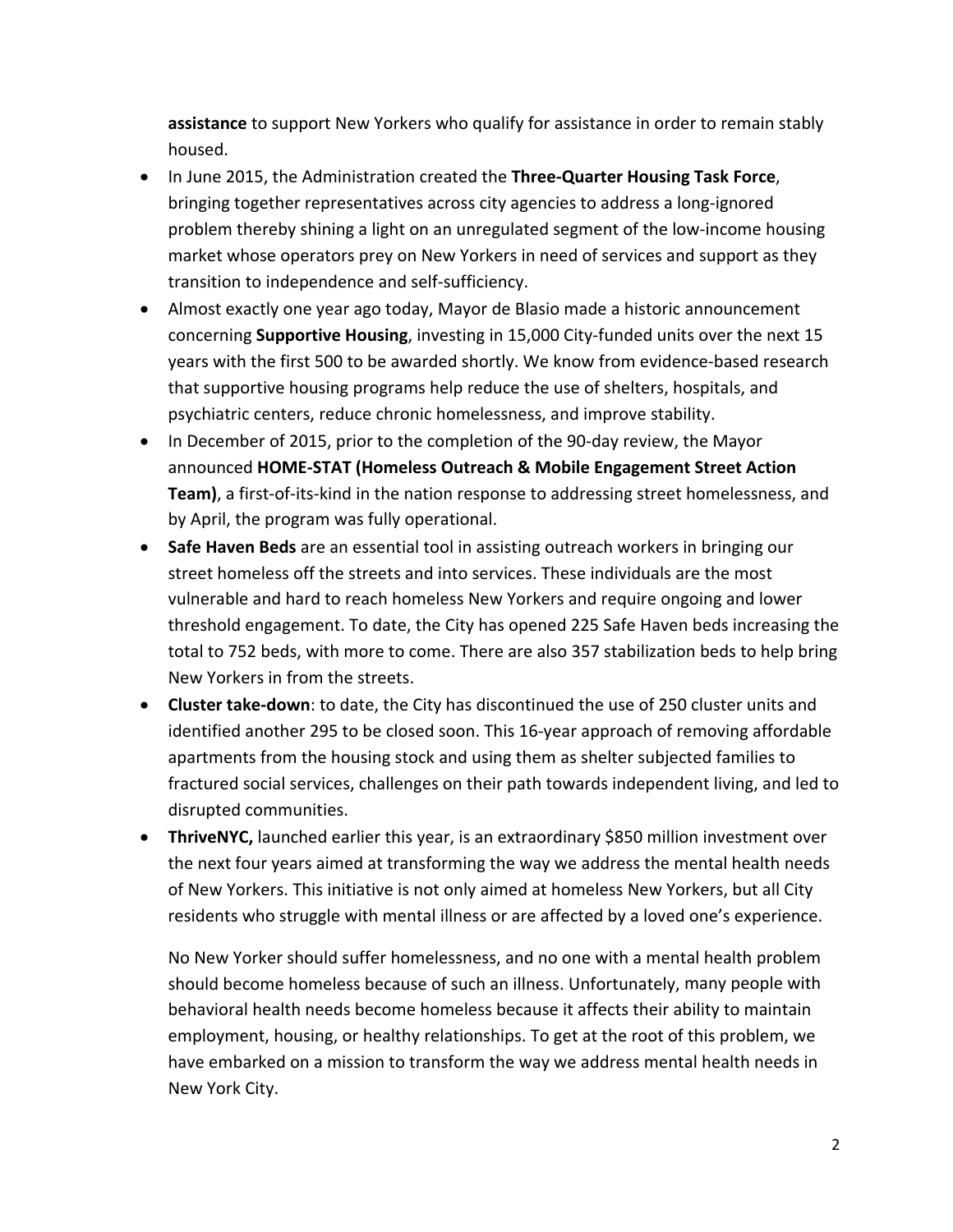ThriveNYC is an action plan to change the way our city thinks about mental health and substance use disorders, and the way the City delivers services. Through ThriveNYC, we have increased the behavioral health workforce, developed innovative, cross-agency program models, and expanded crisis services for all New Yorkers.

It is important to acknowledge that no one became homeless overnight because of an illness. For homeless individuals with serious mental illness, there were numerous points in their life when they were not able to get the help they needed, when the system broke down. No illness should result in homelessness and, therefore, everyone needs a system where care is accessible.

Each of these actions taken alone is important, but together they represent a commitment by this Administration to tackle the very difficult challenges faced by low-income and workingclass New Yorkers and that have received far too little attention for far too many years. Likewise, it will take time for our solutions to have a full and lasting impact and we will need the help and support of all, including this Council and our state and federal partners.

In my testimony today, I will provide a summary overview of the DHS system – which provides temporary and transitional housing, and serves as a place of last resort for those in need of shelter. I will focus much of my testimony on updating the committees on the progress of relevant and substantial reforms stemming from the completion of the 90‐day review of the homeless services system in New York City. I will close with a more specific overview of the programs and services for families with children, as well as for single adults and adult families, to address clients' behavioral health needs while in shelter and the associated outcomes.

Last week, in Part 1 of this hearing, I provided some context and noted several ways in which HRA and DHS work closely to serve our shared constituents, taking a prevention‐first approach. To summarize:

- Homebase, which had been administered by DHS has been moved to HRA.
- Over the past two years, the new rental assistance programs and other permanent housing efforts have enabled 47,810 children and adults in 17,094 households to avert entry into or to move from DHS and HRA shelters.
- January 2014 through June 2016, about 131,000 households including approximately 390,000 people – received emergency rental assistance to help them stay in their homes, averaging about \$3,600 per case, which is much less than the \$41,000 it costs each year to shelter a family.
- This Administration has increased funding for legal services to prevent evictions, harassment, and homelessness 10-fold, from \$6.4 million in FY2013 to \$63.8 million in FY17 when the program is fully implemented.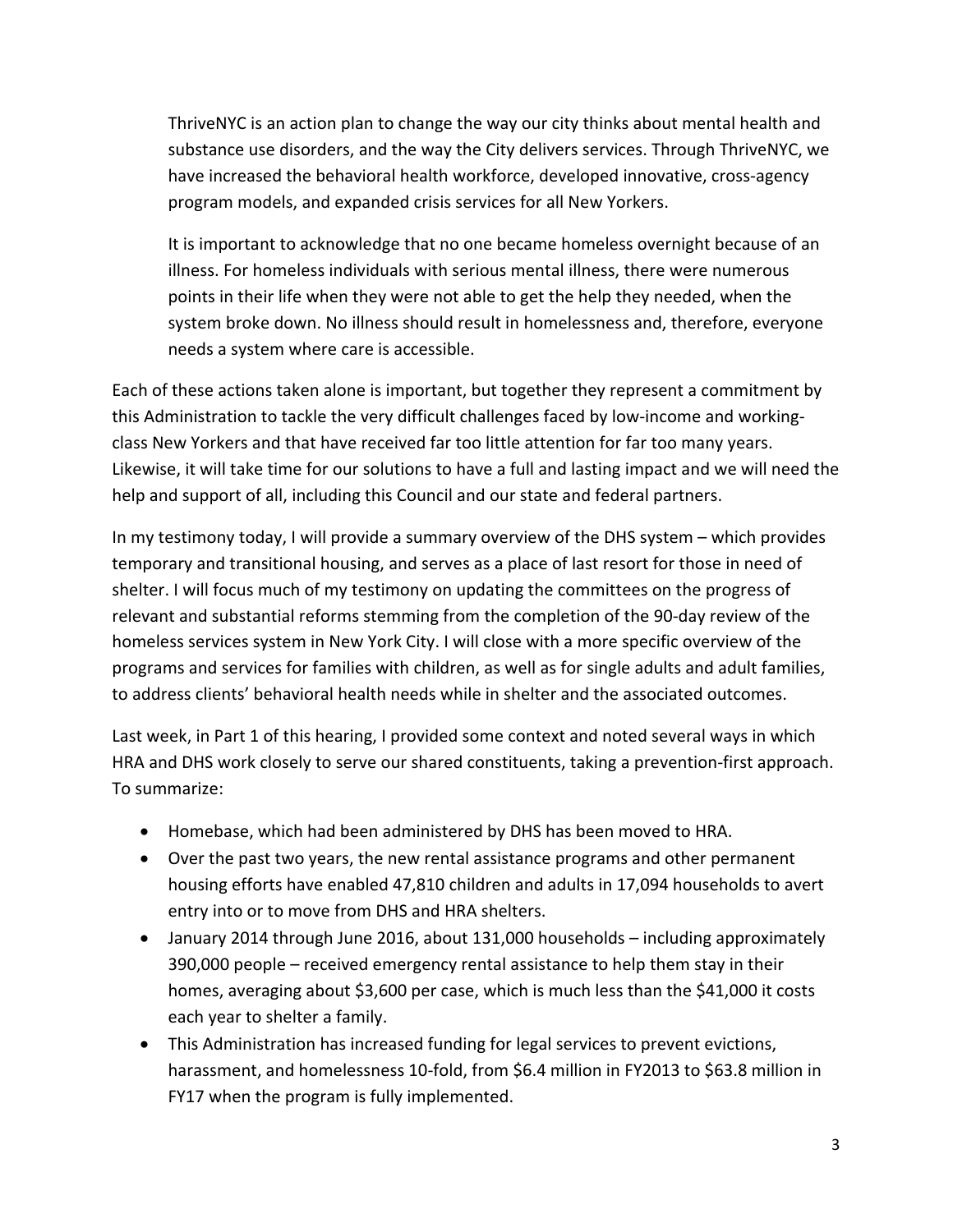There has been a 24% decrease in evictions by City marshals over the past two years and an increase in legal representation of tenants in Housing Court from 1% as reported by the State Office of Court Administration for 2013 to 27% this year.

As was noted last week, and is worth repeating, those most at risk of homelessness are affected by high rates of poverty, family conflict and domestic violence, as well as poor health, including high rates of chronic disease and behavioral health diagnoses, coupled with low access to care. At DHS intake points, clients arrive with a host of complex and interrelated challenges, but have one thing in common: a lack of safe and affordable permanent housing. It is both our legal and moral obligation to shelter those New Yorkers who are found to be eligible for and in need of shelter.

As of November 19, 2016, DHS is sheltering 60,318 individuals, including:

- 23,657 children
- $\bullet$  36,661 adults

These individuals and families are housed across DHS's system of facilities for single adults, adult families with no minor children, and families with minor children utilizing shelters, cluster units, and commercial hotels. Among the facilities that constitute the DHS portfolio, 47 single adult shelters and 23 families with children shelters have access to on‐site health care. We also operate a number of specialized shelters, including 27 mental health shelters; nine substance use disorder shelters; plus 14 safe havens and five drop‐in centers.

I refer the committees to my testimony of November 17, 2016 in regards to the shelter intake process and the medical and behavioral health screenings that take place at the front door of shelter.

I will now describe details of the ongoing reforms most relevant to this hearing that were identified as part of the 90‐day review of homeless services and which have been implemented since the announcement of the review.

# **REFORMS**

1. **Target services and rental assistance for clients with mental health needs cycling between jail and homelessness:** City rental assistance will be strategically targeted to identified at‐ risk clients with mental health needs cycling between Rikers Island and DHS shelters. DHS is working on this initiative with MOCJ and we look forward to continuing to update the Council on our progress in addressing the needs of these clients.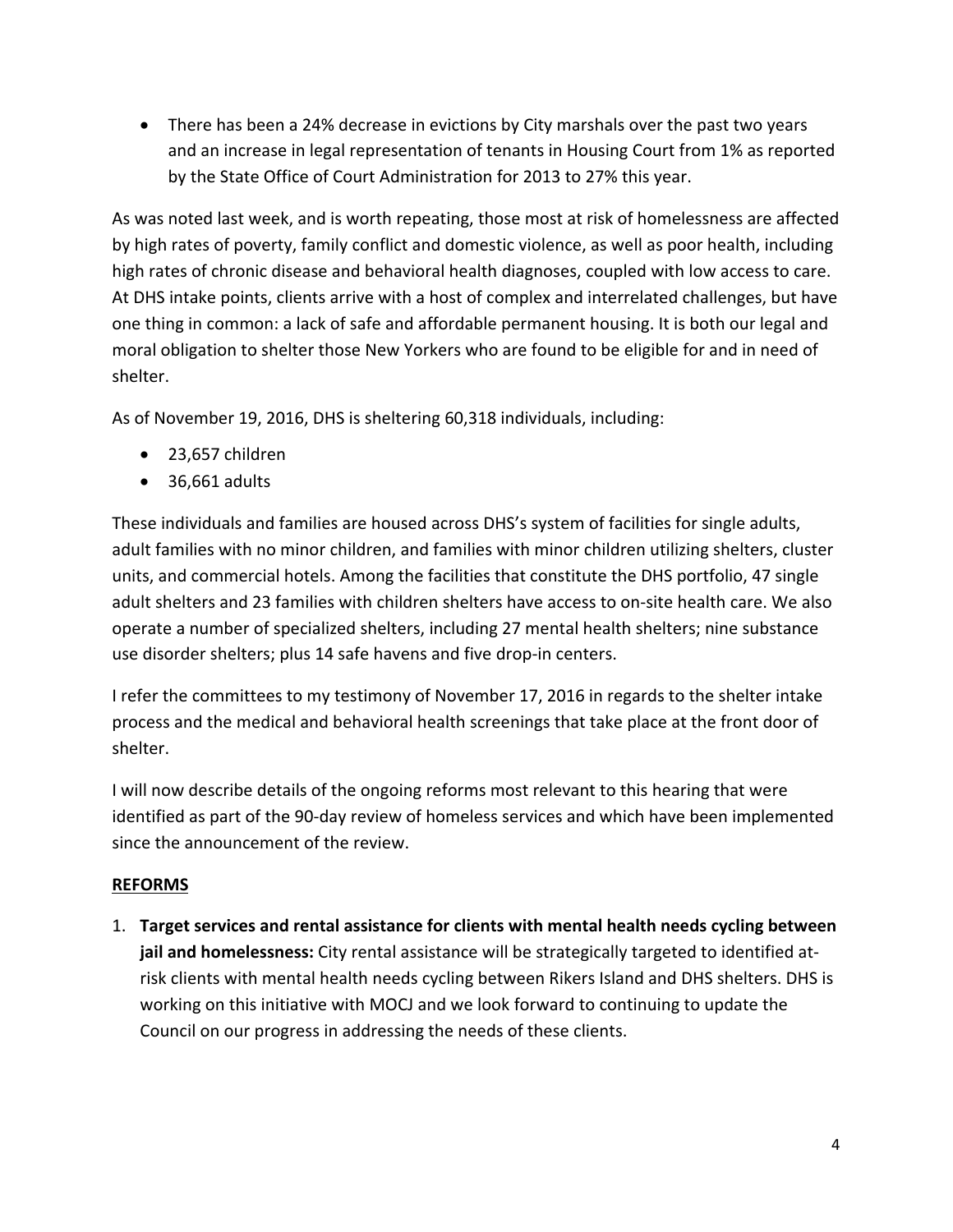2. **Fully launch HOME‐STAT to address street homelessness:** HOME‐STAT is a first‐of‐its‐kind approach to allow us to better understand and address the City's street homeless population. This initiative partners existing homeless response and prevention programs with a series of new innovations designed to better identify, engage, and transition homeless New Yorkers from the streets to low threshold engagement and support services, as well as permanent housing.

This reform initiative began prior to the completion of the 90‐day review and fully operational in April of this year. This innovative program is the most comprehensive street homelessness outreach effort ever deployed in a major American city. HOME‐STAT innovates by partnering homeless response/prevention programs and by using modern technology such a mobile application and 311 services to more accurately identify, engage, and transition homeless New Yorkers from the streets to services. Additionally, by conducting more frequent, quarterly counts, the last having been completed in the overnight hours of November 6, 2016, we are able to more closely track our efforts and evaluate our approaches to better tailor solutions to the visible problem of street homelessness.

With nearly 500 workers to help transition homeless individuals from the streets and into shelters, HOME‐STAT is enabling the City to better address the needs of New Yorkers who are living on the streets. Canvassing conducted by the Mayor's Office of Operations has increased our ability to identify street homeless individuals from Canal Street to 145th Street and in other hot spots, and deploy outreach resources where they are needed most.

With HOME‐STAT the contracted homeless outreach staff grew from 195 to approximately 385. Additionally, the NYPD redeployed 40 officers to its 70‐officer Homeless Outreach Unit to respond to calls concerning street homeless persons, encampments, large hot spots and those individuals experiencing emotional disturbances or exhibiting erratic behavior.

Additionally, we enhanced funding for additional safe haven beds, and three more drop‐in centers.

Drop‐in centers provide a low‐threshold alternative to traditional shelter for street homeless individuals and offer temporary respite where individuals can shower, eat a meal, see a doctor, and rest. There is on‐site case management and housing placement services, as well as a limited number of off‐site overnight respite beds.

The City announced a new \$8.5 million annual commitment to double the number of drop‐ in centers it currently operates. DHS will open three new drop‐in centers and fund the current HUD‐funded drop‐in center in the Bronx, which is operated by BronxWorks, as HUD looks to reinvest those dollars in permanent housing. These four locations will be added to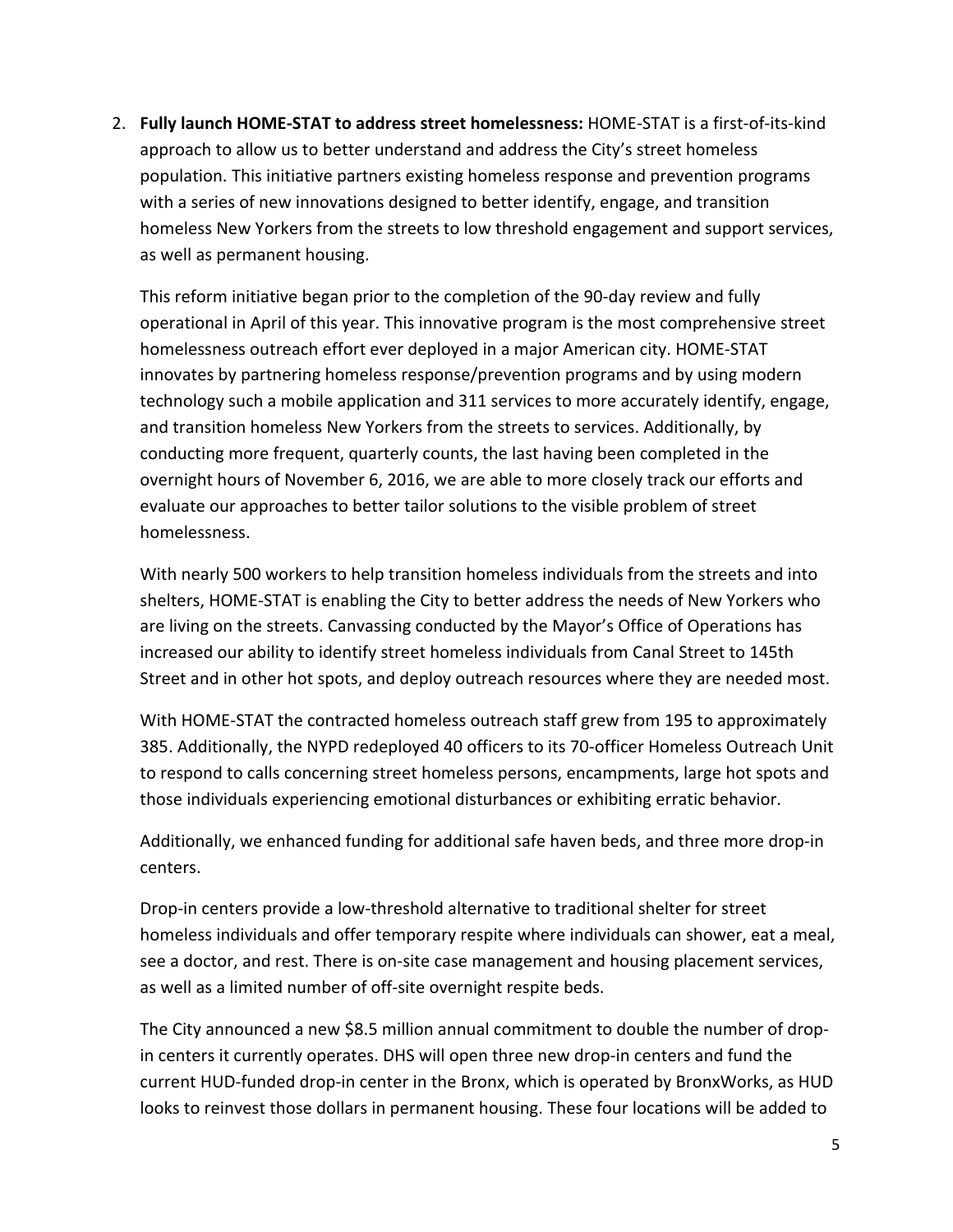the four existing City‐funded centers: two in Manhattan, one in Staten Island and one in Brooklyn. The new centers will open in Manhattan, Brooklyn and Queens, serving approximately 75 clients each at any given time.

These tools are important in creating a low‐threshold option to serve as an initial link to DHS programs and services as part of our intensive effort to persuade street homeless individuals to engage in services and ultimately accept permanent housing.

All of these initiatives to address street homelessness recognize that the pathway to the streets was not linear for these individuals and the path from the street likely won't be either. Therefore, a one‐size‐fits‐all approach is unlikely to work. All HOME‐STAT agencies play a role in this effort, including DHS, HRA, NYPD, other health, housing and human services providers.

DHS would also like to remind caring New Yorkers to help us help homeless New Yorkers by calling 311 if they see a homeless person on the street or in the subway so that an outreach team can be deployed. This can also be done by accessing the 311 website.

3. **Enhance tools for outreach teams to bring people in from the streets:** The City will increase safe haven beds, increase the number of drop‐in centers, and develop 15,000 units of supportive housing to provide essential tools to address street homelessness.

As described earlier in my testimony, progress on these reforms is well underway and we continue to ask the City Council to partner with DHS in order to site not only safe haven beds, borough-specific drop-in centers, and supportive housing, but also necessary purposebuilt shelters for families with minor children, adult families, and single adults. Homelessness is a citywide problem and we each have a role to play in securing effective solutions. As such, good, purpose‐built shelter ensures greater impact and better helps families to more quickly transition to permanent housing and independence.

4. **Targeting services for emerging new trends in the single adult population (persons 50 or older and 18 to 24):** More effective targeting will promote our prevention and rehousing efforts. For example, in partnership with Council Member Ritchie Torres, we announced last Friday the first‐of‐its‐kind shelter in the DHS system targeting young adult LGBTQI homeless New Yorkers. DHS's ability to respond to emerging trends in the single adult population allow us to better serve our clients and more quickly move them to independence through targeted supports.

Additionally, DYCD is expanding its runaway and homeless youth beds and working closely with DHS and DSS to improve coordination and services for youth who come to DHS shelters.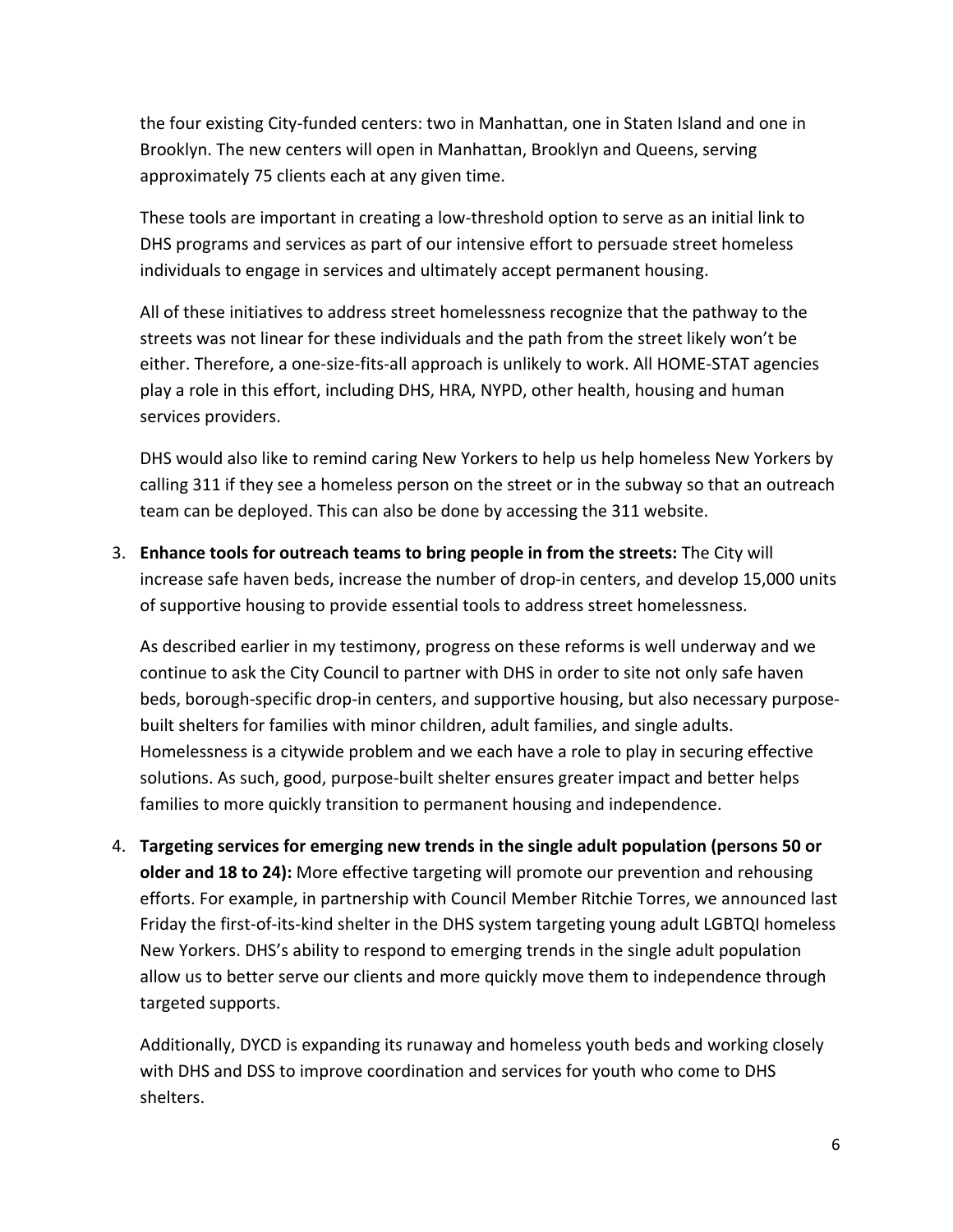I should also note that for older adults, in partnership with HPD and DFTA, HRA recently released a senior affordable housing concept paper. The concept paper focused on receiving comments about the most appropriate services to support seniors living in independent housing. An RFP will soon follow.

5. **Implement a more effective aftercare program:** Using the critical time intervention as a model, the City will enhance aftercare services for rehoused clients.

DSS released a concept paper in late October with the goal of expanding and re‐aligning services at Homebase such that HRA staff can provide additional on‐site processing and triage for HRA benefits, including public assistance and rental assistance, and Homebase not‐for‐profit staff can expand their case management services to include landlord and family mediation, educational advancement, employment, and financial literacy services. Additionally, we intend to provide enhanced community support services for residents receiving rental assistance to help ensure that they do not return to shelter and will remain housed in the community. Comments on the concept paper are due December 14, 2016 and an RFP will be issued shortly thereafter.

6. **Provide assistance to obtain federal disability benefits:** The City will dedicate services to focus on enrolling shelter residents on SSI/SSD to increase income and promote rehousing.

We are expanding legal services to help clients obtain disability benefits and we continue to focus on ensuring that New Yorkers who are eligible for benefits and services are linked to the same. DSS is actively exploring ways in which we can reduce barriers to access benefits and promptly link eligible clients to benefits. We are making critical improvements to ACCESS NYC, the city's one‐stop, online benefits tool that screens individuals for over 30 benefits as well as an online portal so that a client can obtain information about their benefits in real time.

I will now focus on several core programs at DHS that serve clients with behavioral health diagnoses.

## **SERVICES ACROSS THE DHS SYSTEM**

#### **Assessment and Screening for FWC**

As I testified on November 17, 2016, many families have existing medical and mental health care providers upon arrival at the Prevention Assistance and Temporary Housing (PATH) center, and thus not all families are referred to the on‐site medical provider for comprehensive assessments. At PATH, each woman of childbearing age in the family is asked about pregnancy, the presence of an infant under four months of age, any hospitalization in the past month, any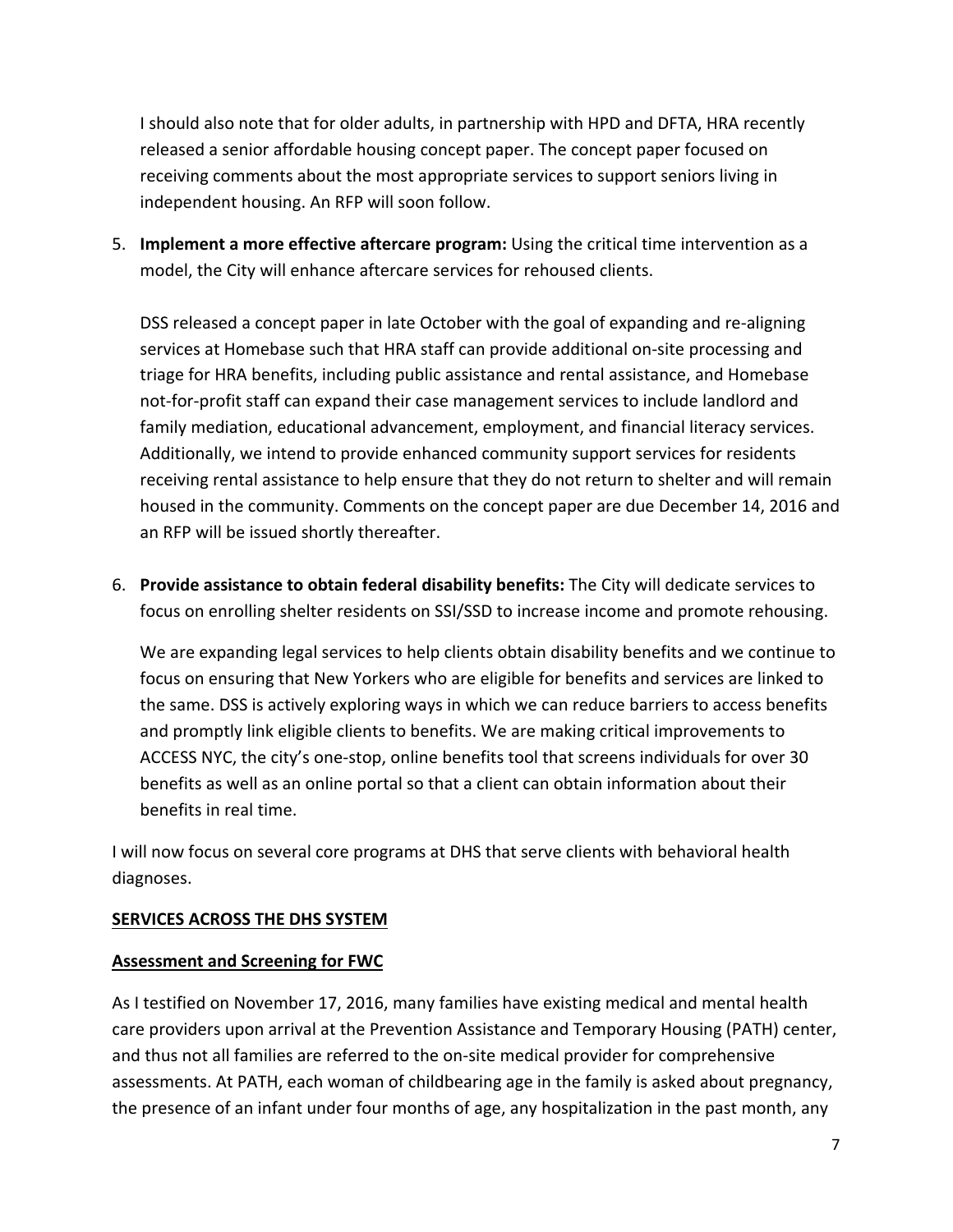acute medical needs, or the presence of a communicable disease. If any of these are present, the family is referred to The Floating Hospital, which is the on‐site clinical provider. In addition, families self‐reporting or observed to be facing mental health or substance use challenges are referred to DHS Resource Room Social Workers for further assessment. As part of our reform process, the DHS Medical Director's Office, in collaboration with HRA and DOHMH, is reviewing which questions families are asked in order to best address immediate medical and behavioral health needs in the intake process; setting standards for behavioral health services at intake points; crafting oversight tools; and implementing the oversight and evaluation processes.

#### **Completion of Mental Health Assessment by Resource Room and The Floating Hospital**

Resource Room Social Workers complete mental health and substance use assessments in the DHS CARES system, including a history of symptoms and treatment and a risk assessment to determine orientation to time, place, and person; the potential presence of auditory and/or visual hallucinations; and any intent and/or plan to harm self or others. Assessment findings determine whether or not a call will be placed to 911 for EMS assistance and possible hospitalization. The emergency protocol, including calling 911 or presenting at the closest emergency room in the event of a psychiatric emergency, is reviewed with families. Available community‐based services are also discussed with presenting families, including 1‐800‐ NYCWELL.

Families identified with behavioral health needs not currently receiving treatment services are scheduled to meet with The Floating Hospital's psychiatrist who is stationed at PATH on Wednesdays from 10am to 6pm. The psychiatrist completes a comprehensive mental health evaluation (which is maintained in The Floating Hospital's electronic medical record). Families identified with mental health or substance use concerns that are currently receiving treatment are also given the opportunity to present supporting documentation from their treating clinician. The findings of these evaluations are reviewed by a Social Work Supervisor or Manager in conjunction with the prior or preliminary shelter eligibility determination with recommendations for final eligibility made after full consideration of the client's behavioral health needs.

If service needs are identified and services are not in place, the Resource Room Social Worker will discuss available options with the family and will provide support during their conditional stay, ensuring shelter staff are aware of the presenting issues and that necessary services are maintained or commenced.

Within the FWC system, the Clinical Services Unit launched in the winter of 2015 to address the particular needs of families and consists of a team of social workers who work across the FWC shelter system; please reference my November 17 testimony for additional detail.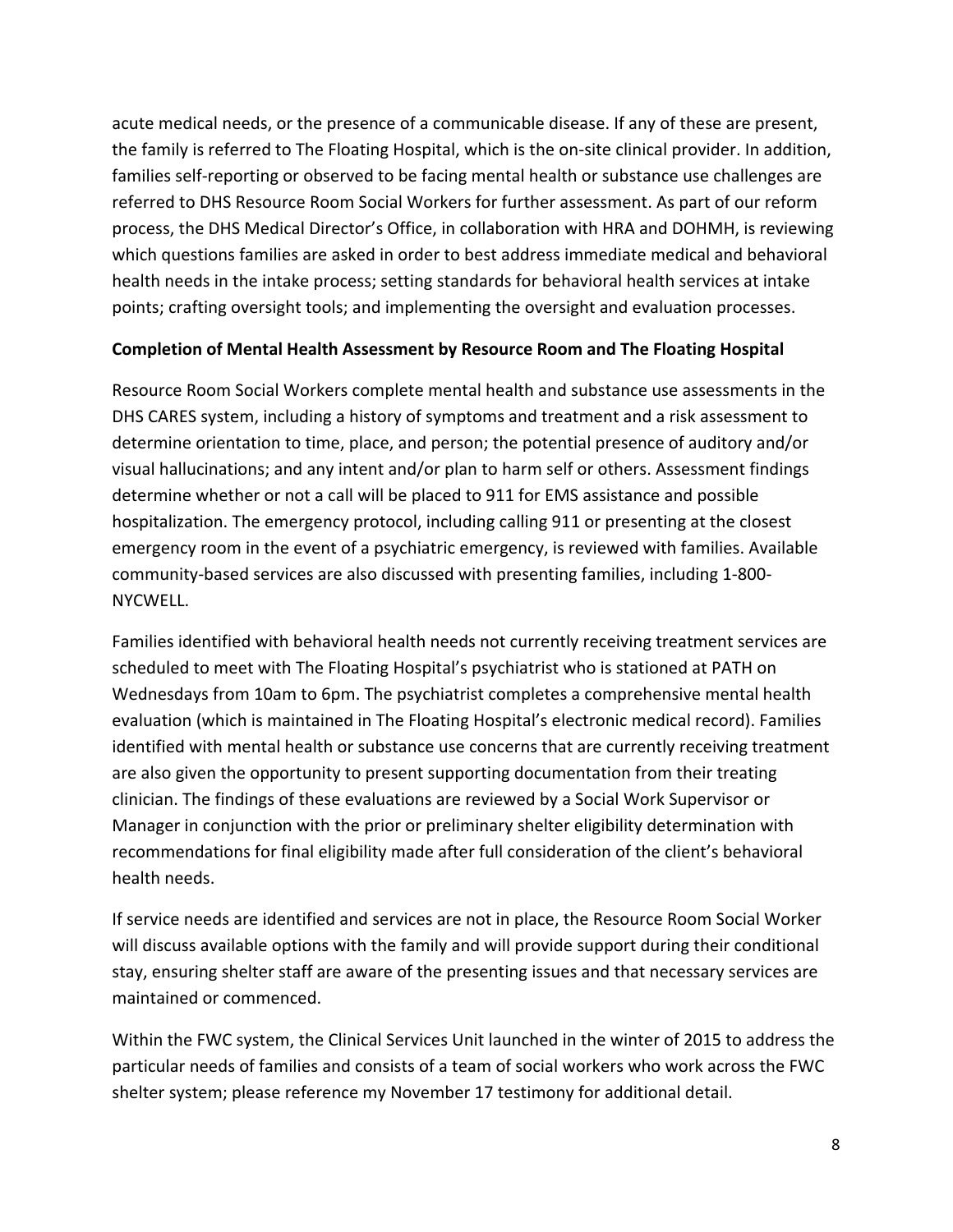### **Social Worker in Shelter ‐ Demonstration Project**

In order to improve access to mental health services in FWC shelters, to improve family functioning, and to assist families with children in shelter as they navigate multiple systems and cope with the stressors and anxiety that are induced by homelessness, DHS is developing a plan to place 368 Licensed Masters' of Social Work staff in shelters for families with children. These LMSWs would serve as Client Care Coordinators**.**

DHS and DSS are working with State OTDA on approval of the demonstration project plan and budget such that the new Client Care Coordinator positions as part of the standard FWC budget. This will facilitate the rollout of the plan and ensure that shelter providers are able to expeditiously hire these LMSWs.

Through the use of these LMSW Client Care Coordinators, DHS will vastly enhance the delivery and coordination of mental health and related services to FWC in shelter, promote and model best practices for shelter social services and case management staff, improve linkages to mental health and community‐based services, increase the ability of shelter social service staff to address mental health needs in a culturally and linguistically sensitive manner that incorporates strength‐based, family‐driven, and youth/child‐guided care, and strengthen overall permanency outcomes for families with children in shelter.

## **Adults**

#### **Psychiatric Evaluation at Assessment Shelters**

After intake, all adults admitted to the shelter system are sent to an assessment shelter where providers conduct a comprehensive assessment including history and physical, brief psychiatric assessment, and substance use assessment. The brief psychiatric assessment includes any presenting complaint, history of present illness, past psychiatric history, substance use history, medications, family and social history, and a full mental status examination. The assessment is completed within five and ten days of the client's arrival. This assessment is used to direct new entrants into the DHS system toward either a general or mental health or substance use shelter. These shelters provide specialized services on‐site as well as linkage to an array of outpatient mental health services, as described below.

**Assisted Outpatient Treatment (AOT),** in 1999 New York State enacted legislation that allows for mandated outpatient treatment by court order for persons with mental illness who are unable or unwilling to follow clinical guidance and treatment. This service, call Assisted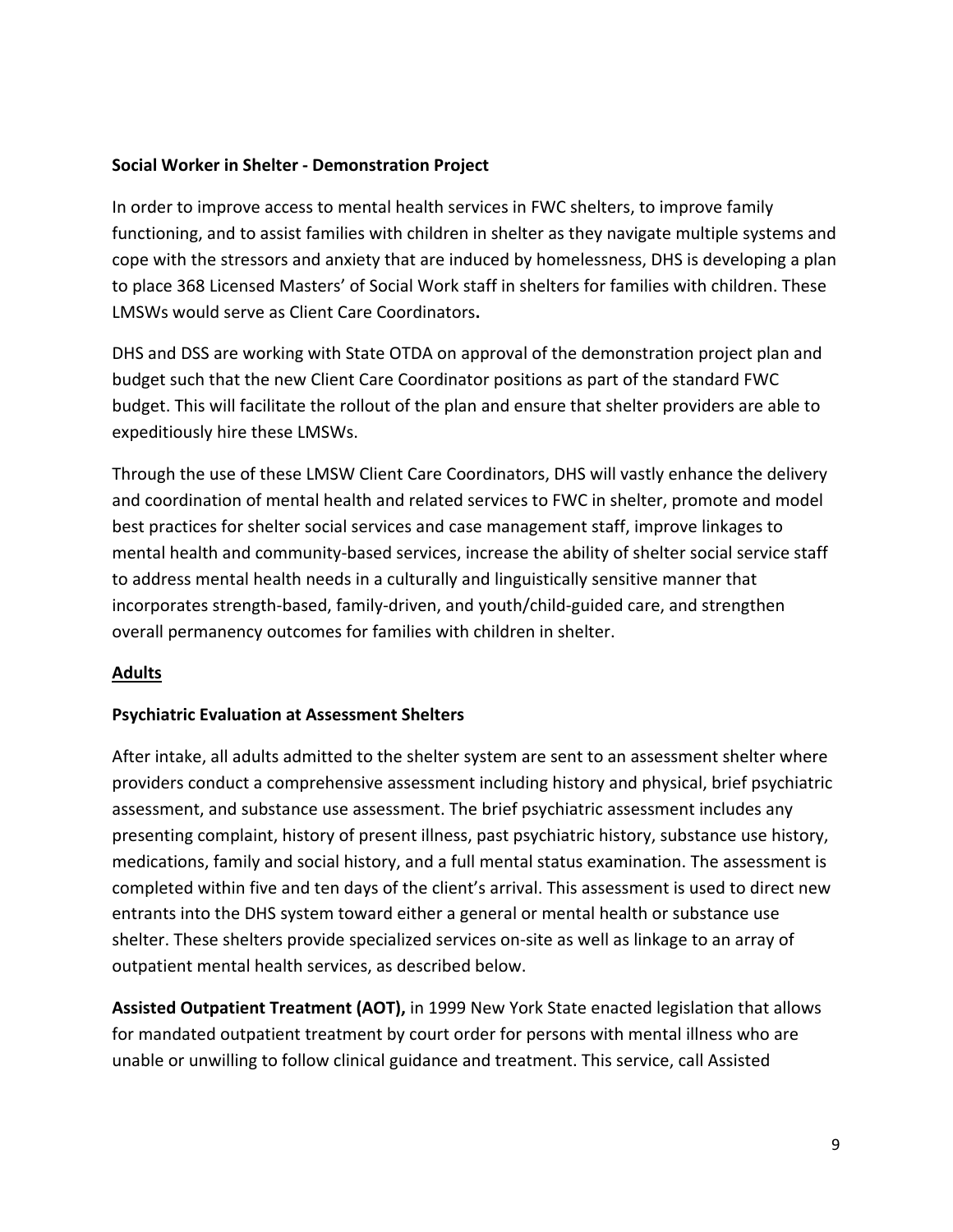Outpatient Treatment or AOT, mandates mental health care for a period of up to six months, which can be extended once.

Whether after an AOT order or voluntarily, the following outpatient services are available to DHS clients with mental health issues.

# Care Coordination:

A specially trained individual or team that helps clients better understand and manage their conditions, works with clients to create a plan of care that meets their physical, mental health and social service needs and assists the client in finding the services and programs that are right for their needs.

# Assertive Community Treatment (ACT):

ACT is an evidence‐based practice model that provides treatment, rehabilitation and support to individuals diagnosed with a severe mental illness and whose needs have not been well met by more traditional mental health services. The ACT team provides services that are tailored to each client's specific needs. ACT teams are multi-disciplinary and include psychiatry, nursing, psychology, social work, substance use counseling, and vocational rehabilitation. Team members collaborate to deliver integrated services to the client. Specialized ACT teams are being trained to reach and serve people who are chronically homeless.

## Intensive Mobile Treatment (IMT):

IMT is a specialized team that provides intensive and non‐billable treatment in settings that are convenient to clients who may be unstable. The teams are designed to keep clients in treatment, even if they are in an unstable situation, such as cycling from jail to street and shelter or face housing instability.

## Co‐response Teams:

The co-response teams are specially trained NYPD officers with embedded DOHMH clinicians that can more effectively respond to and triage individuals a serious mental illness and about whom we have great concern regarding potential violent behavior.

DHS and DOHMH collaborate to identify AOT clients in DHS facilities via a monthly data match. Each shelter operator is alerted to individuals with AOT orders residing in shelter and efforts are made to transfer AOT clients to mental health shelters, if necessary, to better ensure their continued connection to mental health treatment providers, and to more quickly place them in appropriate permanent housing. In addition, contracted clinical providers may refer to or request AOT services for their clients who meet the criteria.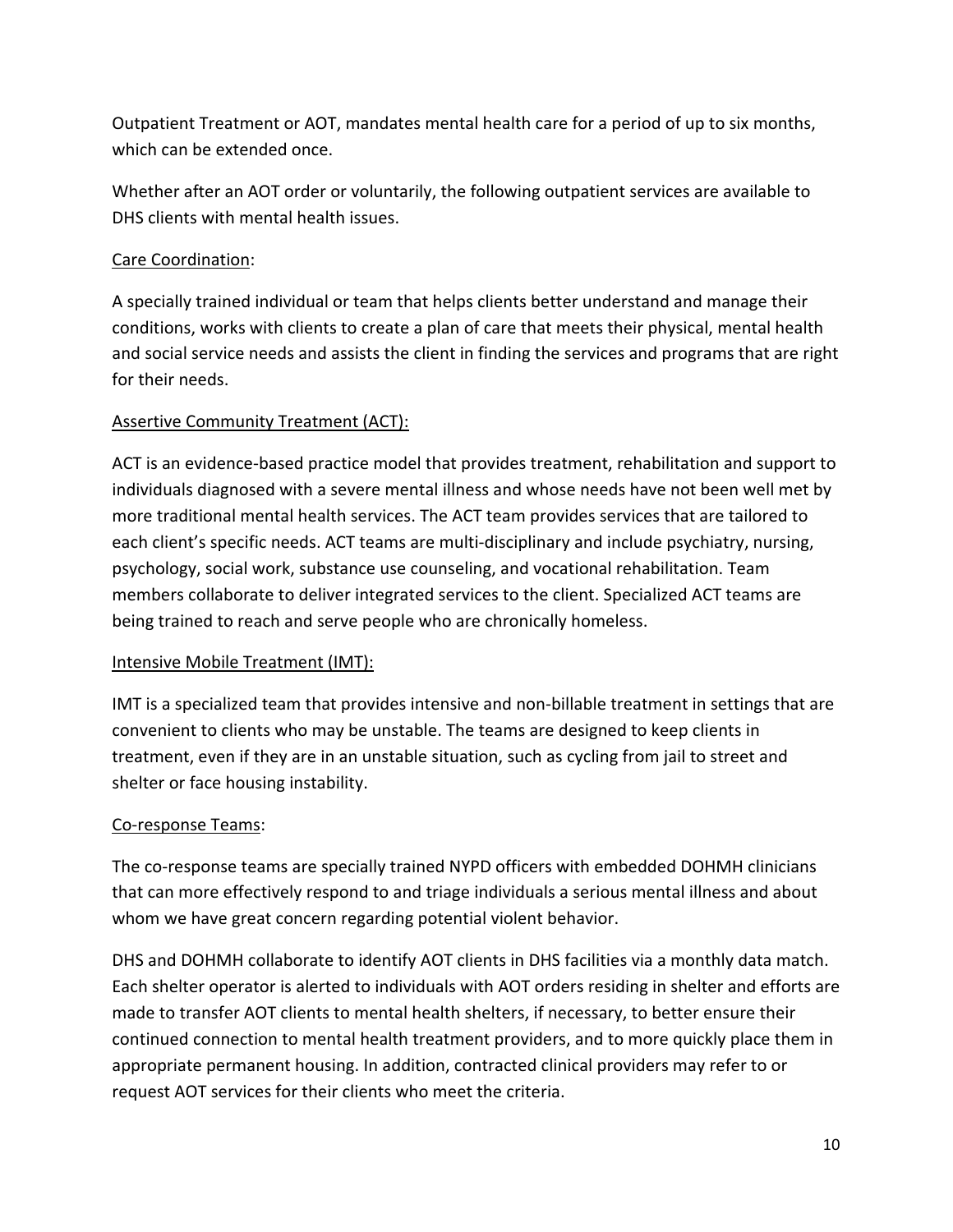In CY15 there were 239 individuals with AOT orders in DHS shelter.

**Mobile Crisis Teams** are an interdisciplinary team of mental health professionals, including nurses, social workers, psychiatrists, psychologists, mental health technicians, addiction specialists, and peer counselors. These teams operate under the auspices of voluntary agencies and municipal hospitals, responding to persons in the community, usually visiting them at home, although their mandate allows them to make contact at other locations.

Mobile crisis teams serve any person in New York City who is experiencing or is at risk of a psychological crisis and who requires mental health intervention and follow‐up support to overcome resistance to treatment. Mobile crisis teams are often called by family members, neighbors, friends, landlords, clergy, or other person(s) concerned about an individual.

Mobile Crisis Team staff provide a range of services including assessment, crisis intervention, supportive counseling, information and referrals, linkage with appropriate community‐based mental health services for ongoing treatment, and follow‐up.

Often the assistance of a mobile crisis team is requested for a person identified as homeless. In such instances, the teams contact DHS to verify the homeless person's location within DHS. To ensure full collaboration, the DHS Medical Director's Office promptly alerts the shelter to a mobile crisis team's imminent arrival to evaluate the client.

In CY15, there were 246 mobile crisis team referrals for shelter residents.

# **Naloxone in Shelters**

Drug overdose is a serious public health concern and opioid‐related overdoses have increased as a health threat. A life‐saving law took effect on April 1, 2006, making it legal in New York State for non‐medical persons to administer naloxone to another individual to prevent an opioid/heroin overdose from becoming fatal. Naloxone (Narcan) is a medicine that reverses an overdose by blocking heroin or other opioids in the nervous system for 30 to 90 minutes. In shelters, naloxone is administered intra‐nasally.

The DHS Medical Director's Office began training shelter staff as certified Opioid Overdose Responders in 2009. To date, all DHS Peace Officers are trained in naloxone administration and are certified Opioid Overdose Responders. DHS Peace Officers administer naloxone in DHS directly‐operated shelters and in contracted shelters where they are stationed. DHS has also been working with all contracted shelters so that they become Opioid Overdose Prevention Programs (OOPP), and many contracted shelters now have their own OOPP's and train their staff. Since 2009, 1,193 Peace Officers and 2,787 shelter staff have been trained to become certified responders.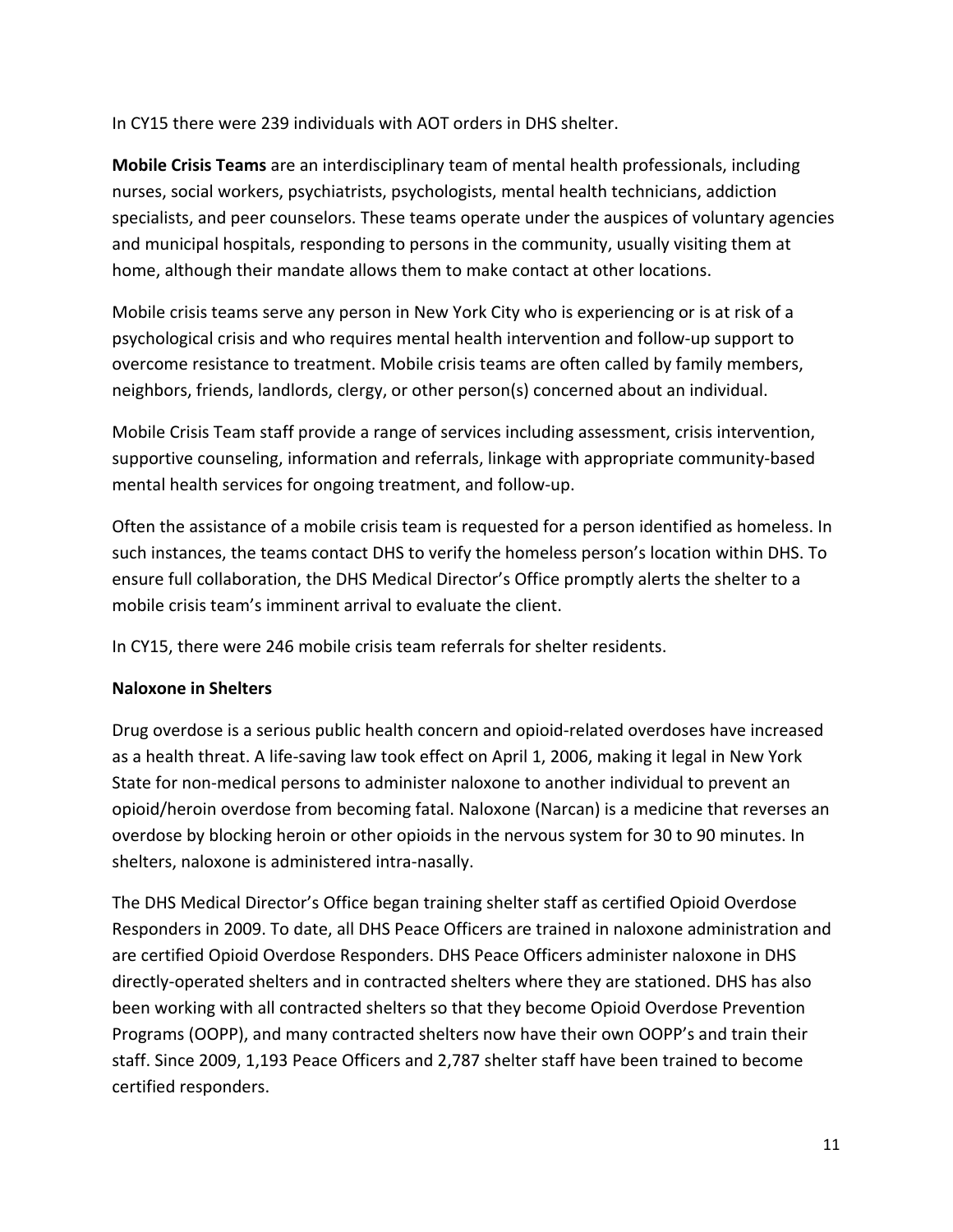Our immediate goal is to train shelter staff and some residents at all directly-operated and contracted shelters as Opioid Overdose Responders in 90 minute sessions offered over several days by the end of this calendar year thereby ensuring enough staff are trained to offer 24/7 coverage in every shelter. This will be done by training a select number of shelter staff as trainers who will in turn train other staff at their shelters. In addition, we are providing naloxone administration kits to every shelter to be kept in an easily accessible central location at the shelter to which trained staff shall have access.

To date, we conducted a survey to identify those shelters in need of naloxone training. All adult family and FWC shelters that require it will obtain training and certification by the end of 2016. Most single adult shelters already have fully trained and certified staff, as do all of the street outreach programs; the remainder will also be required to participate in training and will receive naloxone kits by the end of the calendar year. In addition, NYU medical students have been training clients at the 30<sup>th</sup> Street shelter.

By ensuring widespread availability of naloxone training, certification and kits among shelter staff, including having staff able to train others at their shelter, as well as some residents, we expect to significantly reduce the incidence of overdoses and OD deaths. In calendar year 2016 (to date), there were 79 naloxone administrations with 66 lives saved and 13 deaths after an attempted reversal.

# **Chronic Public Inebriates Pilot**

The chronic public inebriate pilot program is a joint initiative of Bellevue Hospital Center, DHS, and the Goddard Riverside Community Center. Bellevue identified the most frequent emergency department users who were thought to be street homeless and had been diagnosed with at least one alcohol-related disorder during an emergency department visit. With the patient's consent, the hospital and DHS Outreach Teams provide case management and help place the individual in a stabilization bed or safe haven. The ultimate goal is permanent housing placement, thus improving each client's health and decreasing the risk of death. Preliminary data from the pilot show a 38% and 35% reduction in hospital emergency department visits and in-patient days, respectively, as well as a reduction in associated costs for individuals enrolled in the program. The majority of program participants (79%; 19 of 24) are in transitional or permanent housing. DHS recently expanded this program to two additional NYC hospitals, St. Barnabas and Lincoln Hospitals in the Bronx.

# **Retraining and Security Action Plan**

The NYPD assigned a management team to be placed at DHS and developed an action plan to upgrade security at all shelters. The NYPD also retrained all DHS security staff. Currently all non‐ cluster shelters have some level of security provided by either DHS Peace Officers or by private